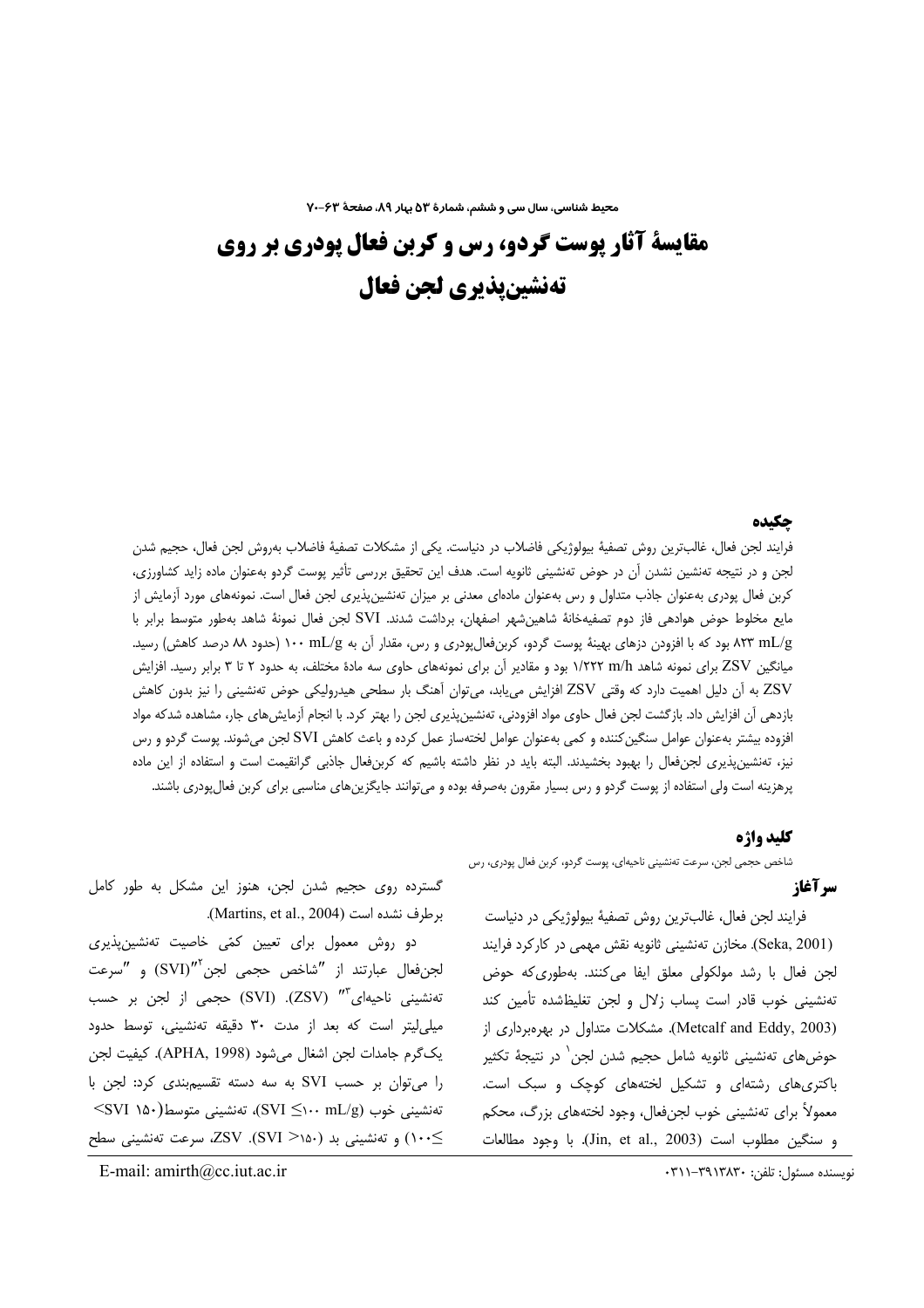مشترک آب/ لجن در شروع آزمایش ستون تهنشینی لجن است. به عبارت دیگر، ZSV شیب خط برازش شده به دادههای مربوط به ارتفاع سطح مشترک در مقابل زمان، برای دوره با سرعت ثابت است (Wu, et al., که معمولا" ضریب تبیین  $(\mathrm{R}^2)$  بالاتر از ۰/۹۸ دارد .2001; Jean, et al., 2001)

کربن فعال یکی از معروفترین جاذبهای مورد استفاده در صنعت آب و فاضلاب است ولی استفاده از این ماده هزینه بالایی را در بردارد. رس نیز ماده معدنی معروفی است. کاربرد ضایعات طبیعی در فاضلابهای صنعتی بهعنوان جاذب در حذف رنگ (Gong, et al., 2005; Meyer, et al., 1992; Isa, et al., 2007; Santhy, et al., (Demirbas, et al., 2008; Farajzadeh, و فلزات سنگين (Demirbas, et al., 2008; Farajzadeh, et al., 2004; Meunier, et al., 2002; Kuh and Kim., 2000) بهطور وسیع مورد بررسی قرار گرفته است، لیکن از تأثیر آن روی بهبود مشخصات تهنشینپذیری لجن اطلاعات چندانی در دسترس نیست. Ong و همکاران در قسمتی از تحقیق خود بر روی فاضلاب صنعتی مشاهده کردند که با افزودن سبوس برنج فعال شده ٔ ، شاخص و Hamoda .(Ong, et al., 2003) حجمى لجن كاهش يافت Fahim (1984) زغال چوب و كائولين را به راكتورهاى هوادهى سیستم لجن فعال در مقیاس آزمایشگاهی اضافه کردند و دریافتند که افزایش این دو ماده موجب افزایش بازدهی سیستم در کاهش مواد آلی و بهبود مشخصات تەنشین پذیری لجن در حوض تەنشینی ثانویه شد.

Chudoba و Pujol) نیز از مواد افزودنی معدنی در شرایط افزایش دبیهای فصلی در تصفیهخانهٔ فاضلاب بهداشتی شهر Eguisheim فرانسه استفاده كردند كه در نتيجة آن، اين تصفيهخانه توانست در شرایط افزایش بار هیدرولیکی و آلی به بیش از ظرفیت اسمی از عملکرد خوبی برخوردار شود. Clauss و همکاران (1999) ملاحظه کردند که افزودن مقدار بالای پودر معدنی به سیستم لجن فعال فاضلاب صنعت چوب، امكان كنترل سريع تهنشيني ضعيف و انبساط توده لجن را ميسر كرد.

در اکثر تصفیهخانههای ایران مشکل تهنشینی لجن وجود دارد و شاید یکی از راهحل های تهنشینی بهتر لجن در این تصفیهخانهها، استفاده از ضایعات طبیعی باشد. در ضمن ضایعات طبیعی که سازگاری بالايي با محيط زيست دارند، احتمالا" اثر سوئي روى جمعيت ميكربي لجنفعال بهجاي نمي گذارند. بنابراين، هدف اصلي اين تحقيق بررسي

تأثیر پوست گردو بهعنوان یک ماده زاید طبیعی، کربن فعال پودری بهعنوان جاذب متداول و رس بهعنوان مادهٔ فراوان معدنی بر مشخصات تهنشين پذيرى لجن فعال است.

# مواد و روشها

در زمان انجام این تحقیق، فاز دوم تصفیهخانهٔ فاضلاب شاهین شهر واقع در شمال اصفهان درگیر مشکل حجیم شدن لجن بود و بنابراین مایع مخلوط<sup>ه</sup> (ML) حوض هوادهی آن برای انجام آزمایش های لازم مورد استفاده قرار گرفت. مشخصات کیفی مایع مخلوط استفاده شده در جدول مربوط به مرحله چهارم آزمایش ها، در رديف "نمونه شاهد" آمده است.

پوست گردو پس از شستوشوی کامل، در آون در دمای ۱۰۵ درجه سانتیگراد بهمدت ۲۴ ساعت خشک و سپس آسیاب شد. مواد آسیاب شدهای که از الک شماره ۴۰ (با روزنههای۴۲۵ میکرومتر) عبور داده شد، برای انجام آزمایش های تحقیق مورد استفاده قرار گرفت. کربنفعال پودری و رس بههمان حالتی که تهیه شده بودند استفاده شدند و هیچگونه آمادهسازی روی این دو ماده انجام نشد. همه أزمايشها با سه تكرار و در پنج مرحلهٔ مجزا براى مقاصد زير انجام گر فتند:

مرحلهٔ اؤل: بهدست آوردن میزان بهینهٔ مواد افزودنی مورد آزمایش؛

مرحلهٔ دوم: تعیین ZSV نمونههای لجنفعال در مقیاس پایلوتی؛ مرحلهٔ سوم: تعیین اثر برگشت لجن بر عملکرد مواد افزوده شده در جهت كاهش SVI لجن فعال:

مرحلهٔ چهارم: تعیین اثر مواد افزوده شده بر کیفیت پساب حوض تەنشىنى؛

مرحلة پنجم: تعيين اثر شدت و مدت اختلاط مواد افزودني وML بر روى SVI. قبل از انجام تمام مراحل أزمايشى در اين تحقيق، مخلوط مواد افزودنی و نمونههای ML که از داخل حوض هوادهی تصفيهخانة فاضلاب شاهين شهر برداشت شده بود، بهمدت ۴۵ دقيقه با كمپرسور و ديفيوزر هوادهي شدند تا سطح اكسيژن محلول مخلوط به . ١/٧ mg/L برسد. در مرحلة اوّل آزمايش ها، اندازههاى ١، ١/٥، ٢، ۲/۵، ۳، ۳/۵ گرم در لیتر از هر مادهٔ افزودنی به نمونههای ML اضافه و SVI آنها اندازهگیری شد. میزان اضافه شده به نمونهای که SVI آن برابر با nL/g ۱۰۰ شد، به عنوان اندازه بهینه تلقی شد. اندازههای بهینه برای مواد مختلف در جدول شمارهٔ (۱) نشان داده شده است و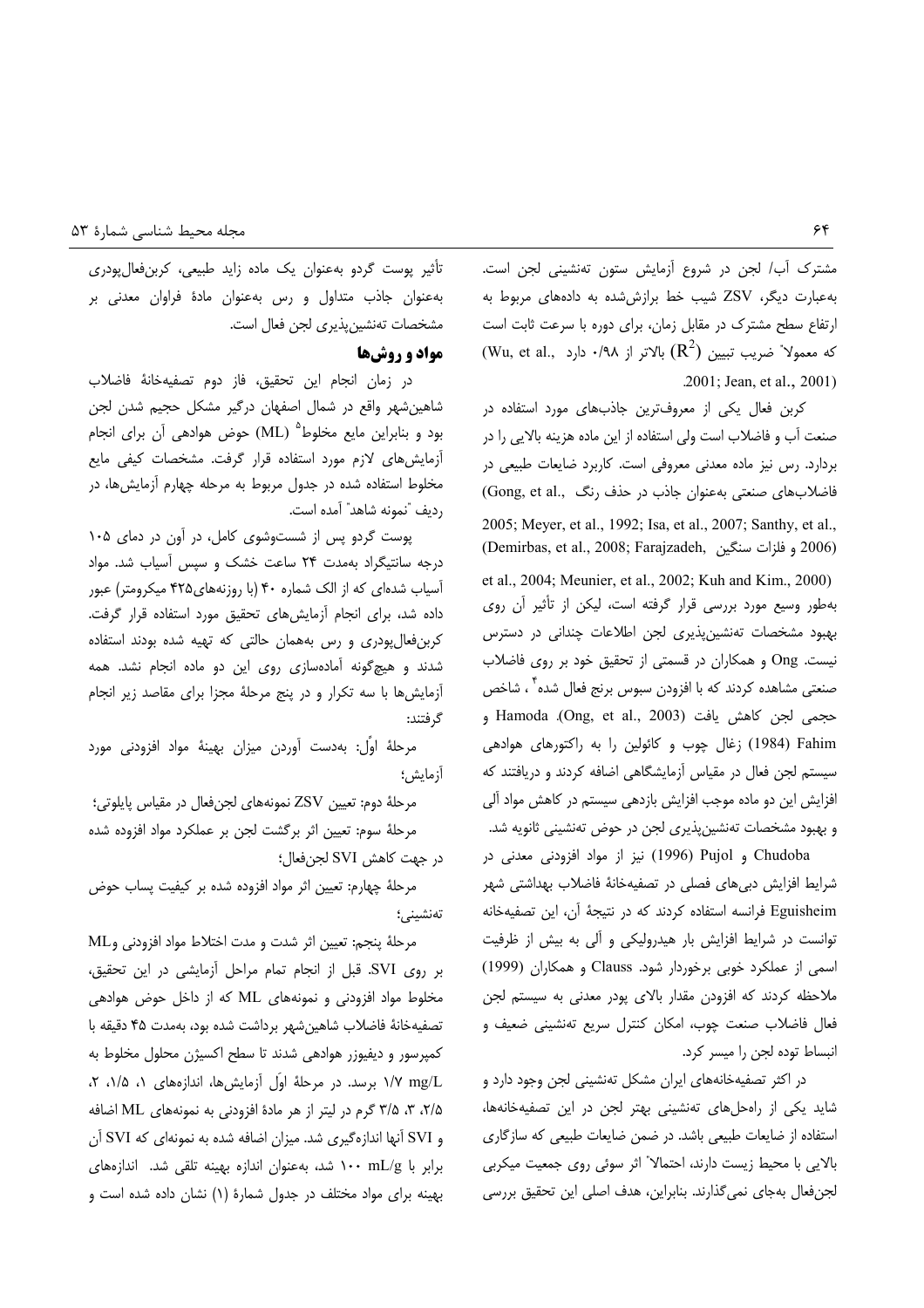| <b>جدول شمارة (1): ميزان بهينه،ميانگين ZSV و ضريب تبيين خط برازش شده براي نمونه شاهد و نمونههاي حاوي مواد افزودني مختلف</b> |  |                                                           |
|-----------------------------------------------------------------------------------------------------------------------------|--|-----------------------------------------------------------|
| اندازههای بهینه استفاده شد.                                                                                                 |  | برای انجام اَزمایشهای مراحل دوم، سوم، چهارم و پنجم از این |

| $(\mathbf{R}^2)$ ضريب تبيين<br>خط برازش شده | ميانگين ZSV<br>(m/h)              | ميزان بهينه<br>(g/L) | نوع سوسپانسيون                   |
|---------------------------------------------|-----------------------------------|----------------------|----------------------------------|
| .1997                                       | ۱/۲۲۲                             |                      | نمونه شاهد (بدون ماده افزودني) ( |
| .199.                                       | $\mathbf{r}/\mathbf{v}\mathbf{r}$ | ۱/۷۱۳                | ML حاوي كربن فعال پودري          |
| .199.                                       | <b>٣/٨٢٧</b>                      | ۱/۸۶۳                | - ML حاوی رس                     |
| .7991                                       | ۲/۷۶۵                             | ۲/۳۶۲                | ML حاوی پوست گردو                |

در مرحلهٔ دوم آزمایشها، برای اندازهگیری ZSV از یک ستون استوانهای با جنس پلاکسی گلاس و به قطر ۲۰cm و عمق ۲۰۰cm استفاده شد. برای تعیین ZSV، موقعیت سطح مشترک لجن/ یساب در مقابل زمان ثبت شد.

در مرحلهٔ سوم و چهارم آزمایش ها، اثر برگشت لجن حاوی مواد افزودنی مورد بررسی قرار گرفت. بهمنظور بررسی اثر برگشت لجن، ۲۵۰ میلی لیتر لجن حاوی مادهٔ افزودنی به ۷۵۰ میلی لیتر ML تازه اضافه می شد تا حجم کل به یک لیتر برسد. از طریق موازنهٔ جرم، میزان ماده افزودنی مورد نیاز برای رسیدن به میزان بهینه محاسبه و اضافه می شد و سیس بر روی چنین نمونهای آزمایش SVI و بر روی یساب آن (مایع روپی استوانه آزمایش SVI) مشخصههای pH، کدورت، SCOD و TSS طبق روش های استاندارد اندازهگیری شدند. در مرحلهٔ آخر آزمایش ها، بهمنظور تعیین اثر شدت و مدت اختلاط مواد

افزودنی و ML بر روی SVI لجنفعال، از دستگاه جارتست استفاده شد و سه گزینهٔ زیر مورد آزمایش قرار گرفتند:

۱– دور تند ۱۰۰ دور در دقیقه بهمدت ۳ دقیقه و دور کند ۶۰ دور در دقيقه بەمدت ١٠ دقيقه؛

۲- دور تند ۱۰۰ دور در دقیقه بهمدت ۲ دقیقه و دور کند ۳۰ دور در دقيقه بەمدت ٢٠ دقيقه؛

۳- دور تند ۲۰۰ دور در دقیقه بهمدت ۲ دقیقه و دور کند ۴۰ دور در دقيقه بەمدت ١۵ دقيقه.

#### بحث و نتیجهگیری

ابتدا اندازههای ۱، ۱/۵، ۲، ۲/۵، ۳، ۳/۵ گرم در لیتر از کربن فعال پودری، رس و پوست گردو به نمونههای ML اضافه و SVI آنها اندازهگیری شد. دادههای SVI اندازهگیری شده در مقابل میزان مادهٔ افزودنی در شکل شمارهٔ (۱) رسم شده است.





هر کدام از دادههای این نمودارها، مربوط به میانگین سه مرتبهٔ آزمایش است. در شکل شمارهٔ (۱)، منحنیهای درجهٔ دوم برازش شده به دادهها و نیز اندازههای بهینه مشخص شدهاند. (طبق تعریف، دُر بهينه هر ماده افزودني، أن است كه SVI لجن را به ١٠٠ ١٠٠ برساند.) اندازههای بهینه بهدست آمده برای مواد افزودنی مختلف در جدول شمارة (١) به نمايش گذاشته شده است. SVI لجن فعال نمونة شاهد بهطور متوسط برابر با A۲۳ mL/g بود که با افزودن اندازههای بهينة مواد افزودني مختلف، مقدار SVI به nL/g (حدود ٨٨

درصد كاهش) رسيد. اين مقدار كاهش در ميزان SVI لجن فعال توسط پوست گردو، میتواند از اهمیت زیادی برخوردار باشد. یکی از بزرگترین مزیتهای استفاده از ضایعات طبیعی مثل پوست گردو بهمنظور كاهش SVI و كنترل مشكل حجيم شدن لجن، طبيعي بودن این مواد است که معمولاً اثر سوء بر زیستجرم ؑ به جای نمی گذارد و اگر بههمراه لجن مازاد از سیستم لجنفعال دفع شوند و به عنوان کود به مصارف کشاورزی برسند، هیچ مشکلی بهوجود نمی آورند. برای تعیین ZSV برای کربنفعالپودری، رس و پوست گردو، مقادیر دُرّ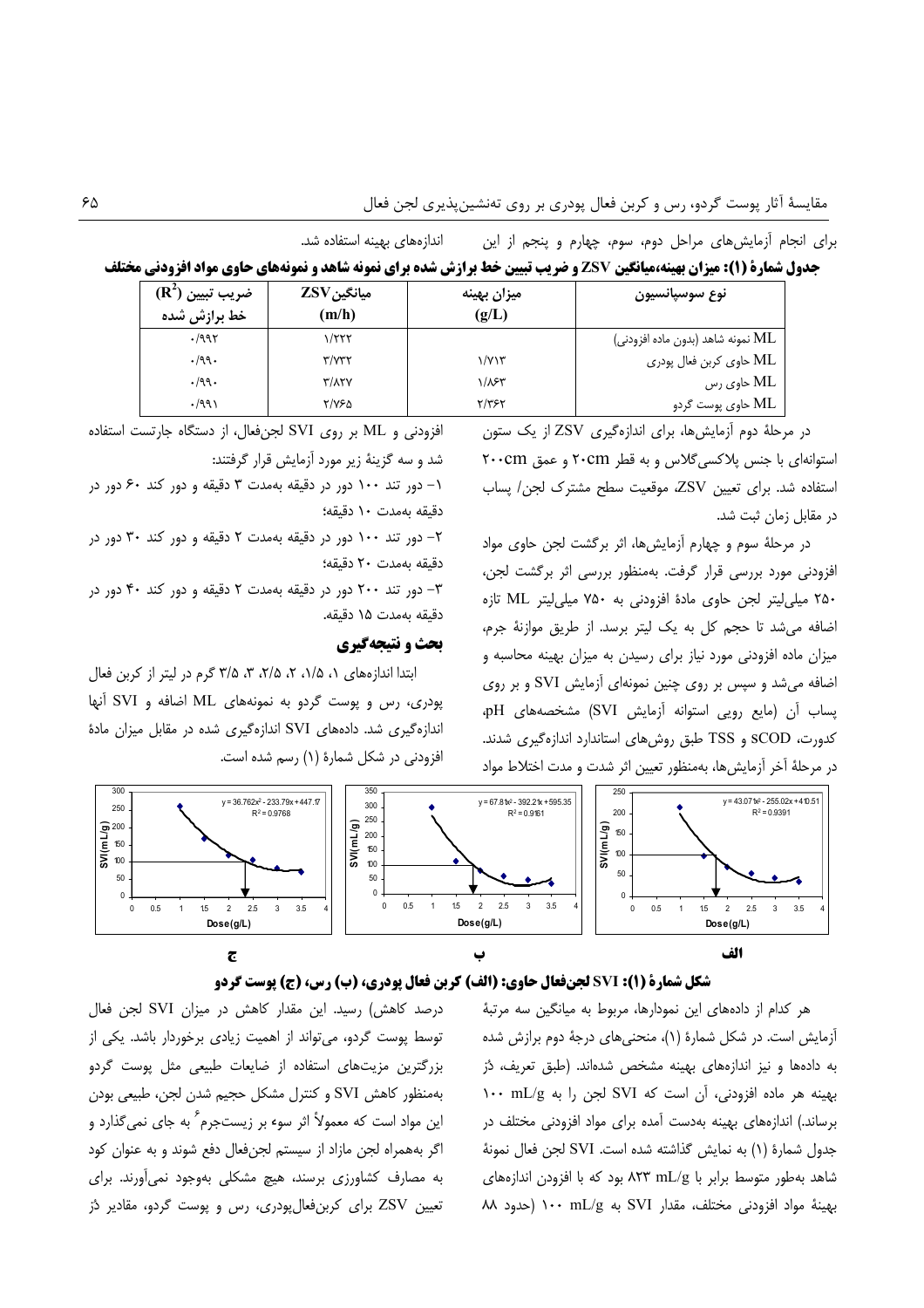





به عنوان مثال براي نمونه شاهد (شكل شمارة ٢– الف) با توجه به نمودار خطی برازش شده با ضریب تبیین ۰/۹۹۲ و معادلهٔ بهدست آمده، ZSV كه همان شيب خط راست است، برابر با ۱/۲۲۲ m/h است. میانگین ZSV و ضریب تبیین خط برازش شده برای محاسبه نمونههای مختلف ML در جدول شمارهٔ (۱) بهنمایش گذاشته شده است. آهنگ بار سطحی هیدرولیکی<sup>۷</sup> بر مبنای سرعت ته نشینی ناحیهای (ZSV)، با استفاده از رابطه زیر تعیین میشود:

بهینه بهدست آمده از جدول شمارهٔ (۱) استفاده شده است. در شکل

$$
SOR = \frac{(ZSV) \times 24}{SF}
$$
 (1)

 $\sim$ که در آن،  $SOR$  میزان بار سطحی هیدرولیکی  $( \text{m}^2/\text{m}^2 \text{.d} )$ اسرعت ته نشینی ناحیهای (m/h)، عدد ۲۴ ضریب تبدیل از T به m/d به S $F$  و  $S$ 5 ضريب اطمينان (از ۱/۷۵ تا ۲/۵) است. با توجه به جدول شمارهٔ (۱)، با افزودن مواد افزودنی مختلف، مقدار ZSV حدود ۲ تا ۳ برابر افزایش می یابد. این افزایش ZSV از آن نظر حایز اهمیت است که طبق معادله (۱) با افزایش ZSV، آهنگ بار سطحی هیدرولیکی (SOR) نیز افزایش مییابد و این بدان معنی است که

می توان بدون توسعهٔ سازهای حوضهای تهنشینی ثانویه موجود، ظرفیت هیدرولیکی آنها را افزایش داد. در مرحلهٔ سوم آزمایشها، اثر برگشت لجن بهطور ناپیوسته بر روی مشخصات تهنشینپذیری جنفعال تعيين شد كه نتايج بهدست آمده در شكل شمارهٔ (۳) ترسيم j شده است. هركدام از دادههای این نمودار، مربوط به میانگین سه مرتبه آزمایش است. مقادیر میزان بهینهٔ بهدست آمده از جدول شمارهٔ (۱) برای تعیین اثر برگشت لجن توسط کربنفعالپودری، رس و پوست گردو استفاده شده است. با توجه به نتایج بهدست آمده دیده میشود که با برگشت دادن لجن، اثر مواد افزودنی در پایین آوردن SVI همچنان یا برجاست. در شکل شمارهٔ (۴) اثر یک و دو بار برگشت لجن روی pH،کدورت، SCOD و TSS پساب (مایع رویی ستون تهنشینی) نشان داده شده است. کل آزمایش های این مرحله با سه تكرار انجام شد و هركدام از دادههای این نمودارها، مربوط به میانگین سه مرتبهٔ آزمایش است. از مقادیر میزان بهینه بهدست آمده از جدول شمارهٔ (۱) برای تعیین اثر یک و دو بار برگشت لجن بر روی کیفیت پساب توسط کربنفعالپودری، رس و پوست گردو استفاده شده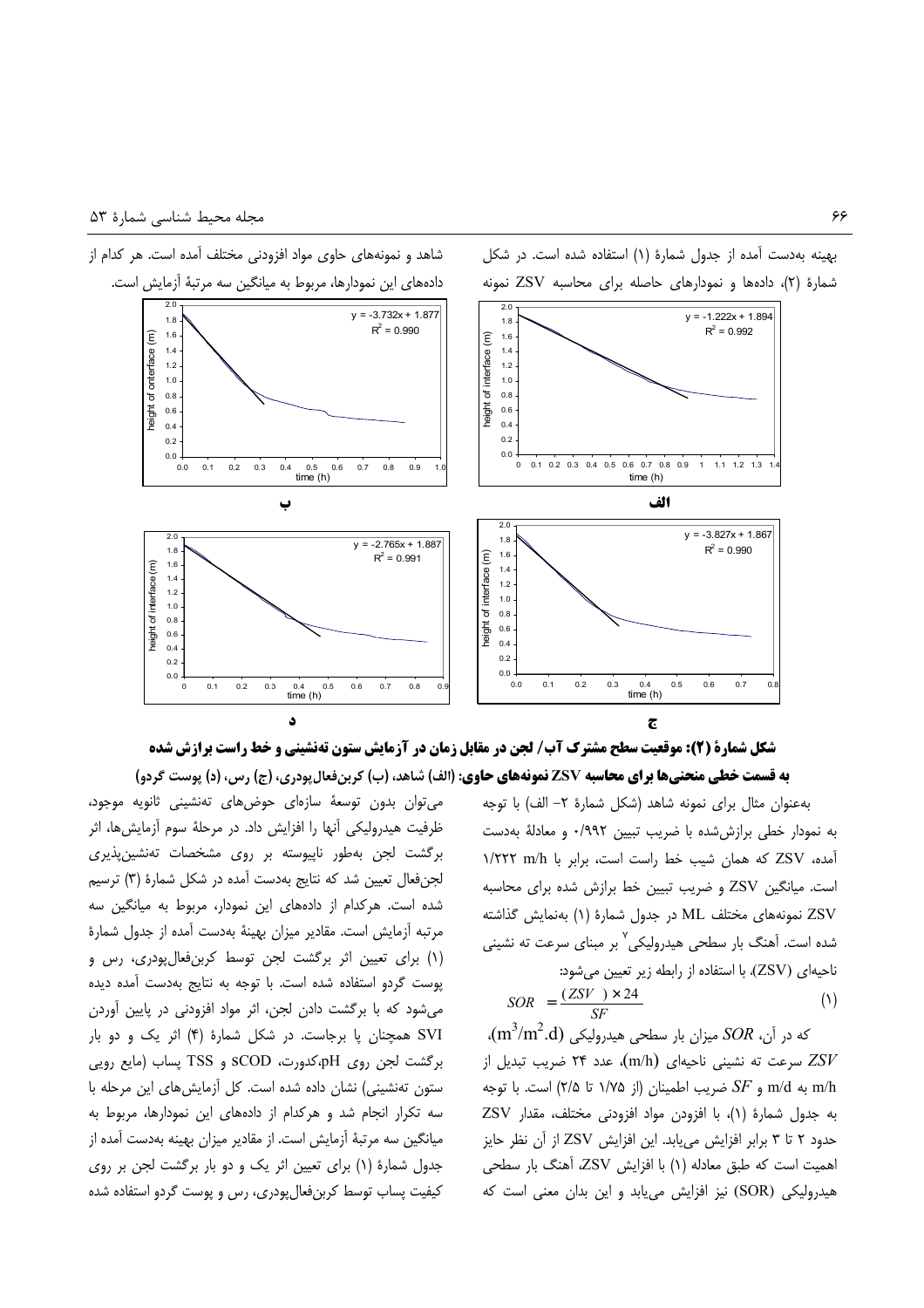است. مقادیر تغییر یافته مشخصههای کیفیت پساب در اثر مادهٔ افزودنی، که تغییرات آنها از نظر آماری معنیدار است، در جدول شمارهٔ (٢) به نمایش گذاشته شده است. معنی داری اثر مواد افزودنی مختلف بر روى كيفيت پساب با آزمون Dannett's t-test با سطح اطمينان ۹۹ درصد(سطح معنی داری ۱ درصد) تعیین شد. همان طور که در جدول شمارهٔ (۲) مشاهده می شود، در مرحلهٔ بدون برگشت لجن و مرحلهٔ با بركشت لجن، فقط كربن فعال پودرى موجب افزايش pH نمونه شاهد شد.



شکل شمارة (3): تغییرات ایجاد شده در SVI لجنفعال نمونه شاهد در اثر اضافه کردن مواد افزودنی مختلف و در شرایط مختلف (بدون بركشت لجن (OR)، با يكبار بركشت لجن (1R) و با دو بار بركشت لجن (2R) در مرحلهٔ بدون برگشت لجن و همچنین مرحله با برگشت لجن خوشبختانه پوست گردو و رس، اثر معنیداری بر روی pH نمونه شاهد نداشتند و pH نمونه شاهد را تغییر ندادند. با توجه به جدول شمارهٔ(۲)، ملاحظه می شود که در مرحله بدون برگشت لجن، تنها رس

باعث افزایش کدورت پساب فاضلاب نمونه شاهد شد و دو ماده دیگر تأثیر قابل ملاحظهای بر روی کدورت پساب فاضلاب نمونه شاهد نداشتند. همچنین دیده می شود که با برگشت لجن، میزان افزایش كدورت پساب توسط رس از بين رفت و لذا برگشت لجن تأثير مثبتي بر روی کاهش کدورت پساب داشته است. نتایج ارائه شده در جدول شمارهٔ(۲) نشان می دهد که در مرحلهٔ بدون برگشت لجن و مرحله با برگشت لجن، مواد افزودنی اثر معنیداری بر روی SCOD پساب فاضلاب نمونه شاهد نداشتند و تغییر معنیداری را ایجاد نکردند. جدول شمارهٔ(۲) نشان می دهد که در مرحلهٔ بدون برگشت لجن، پوست گردو و رس باعث کاهش TSS پساب نمونه شاهد شدند. در مرحله با برگشت لجن، تعداد مواد افزودنی که سبب کاهش TSS پساب فاضلاب نمونه شاهد شدند، افزایش یافت و همانطورکه دیده میشود، کربنفعالپودری نیز باعث کاهش TSS پساب فاضلاب نمونه شاهد شد. روی هم رفته ملاحظه میشود که این مواد، غلظت TSS پساب را کاهش داده، زیرا با افزایش خاصیت تهنشینپذیری لجن توسط این مواد، از غلظت TSS پساب کاسته میشود. بهمنظور تعیین اثر شدت و مدت اختلاط بر روی مشخصات تهنشین پذیری لجن فعال از دستگاه جارتست با سرعتهای همزن و مدتهای اختلاط مختلف تند و كند استفاده شد كه نتايج مربوطه در شكل شمارهٔ(۵) نشان داده شده است.



(الف) pH، (ب) كدورت (ج) S $\rm{COD}$  (د)  $\rm{TSS}$  و در شرايط مختلف: بدون برگشت لجن  $\rm{(0R)}$ )، با يك $\rm{_{V}}$ ار برگشت لجن (pH ) و با دو بار برگشت لجن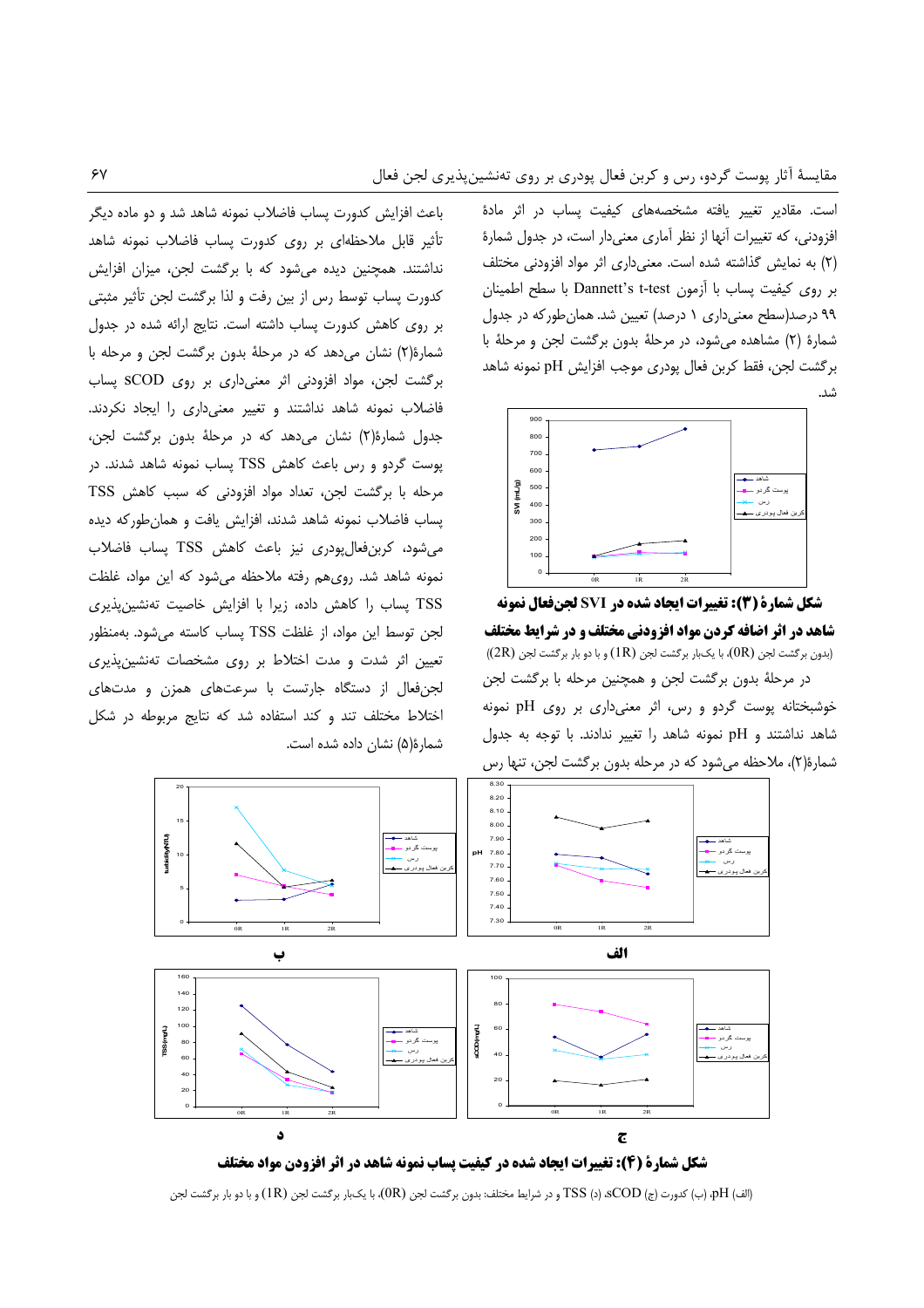| مرحله با برگشت لجن   |                |                        | مرحله بدون برگشت لجن |                      |                   |                | نوع ماده افزودنی  |                 |
|----------------------|----------------|------------------------|----------------------|----------------------|-------------------|----------------|-------------------|-----------------|
| <b>TSS</b><br>(mg/L) | sCOD<br>(mg/L) | كدورت<br>(mg/L)        | pH                   | <b>TSS</b><br>(mg/L) | sCOD<br>(mg/L)    | كدورت<br>(NTU) | pH                |                 |
| ۴۴                   | ۵۶/۱۱          | $\Delta/\Delta\lambda$ | Y/FQ                 | ۱۲۵                  | $\Delta f/\Delta$ | $\tau/\tau$    | Y/Y9              | نمونه شاهد      |
| $\mathbf{r}$         |                |                        | $\lambda/\cdot$ ۴    |                      |                   |                | $\lambda/\cdot$ ۶ | كربن فعال پودرى |
| ١٨                   |                |                        |                      | ٧١                   |                   | 18/91          |                   | رس              |
| ١٨                   |                |                        |                      | ۶۶                   |                   |                |                   | پوست گردو       |

جدول شمارة (2): مقادير تغيير يافته مشخصههاي كيفيت يساب در اثر افزايش مواد افزودني

(موارد ذکر نشده، از نظر آماری تغییر معنی داری نداشتهاند)

یساب نمونه شاهد مورد استفاده در ابتدای این مرحله از  $(mg/L)$ ; pH= Y/Y٩ أزمايش ها از نظر كيفي داراي مشخصات: mg/L) ; pH= Y/Y٩  $\sim$  TSS= ۱۲۵ (mg/L); sCOD= ۵۴/۱۵ ۳/۲۴ (NTU) بود.



شکل شمارة (5): اثر شدت و مدت اختلاط بر روی SVI لجنفعال **در شرایط مختلف** (بدون آزمایش جار (NO JR)، با آزمایش جار حالت اول (JR1)، با آزمایش جار حالت دوم (JR2) و با آزمایش جار حالت سوم (JR3)

هر کدام از دادههای این نمودارها مربوط به میانگین سه مرتبه آزمایش است. مقادیر دُرّ بهینه بهدست آمده از جدول شمارهٔ (۱) برای تعیین اثر شدت و مدت اختلاط بر روی مشخصات تهنشینپذیری لجن فعال توسط کربن فعال یودری، رس و یوست گردو استفاده شده است. با توجه به شکل شمارهٔ (۵)، ملاحظه می شود که شدت و مدت اختلاط مواد افزودنی و ML تأثیر زیادی بر SVI لجن فعال ندارد و بەنظر می,رسد که این مواد افزودنی بەعنوان لختەساز عمل نمی کنند و به احتمال زیاد همانند عوامل سنگین *کننده* باعث کم شدن SVI لجن فعال مے شوند.

پوست گردو و رس همانند کربنفعال پودری، آثار خوبی بر روی بهبود تهنشين پذيرى لجن فعال داشتند، ضمن اين كه كربن فعال

پودری pH نمونهٔ فاضلاب را که پارامتری مهم است افزایش داد ولی پوست گردو و رس اثر معنی داری بر روی pH نمونه شاهد نداشتند. باید متذکر شویم که کربنفعال بودری یک جاذب گرانقیمت است و استفاده از این ماده هزینهبر است ولی به کارگیری پوست گردو و رس بسیار مقرون بهصرفه بوده و طبیعی هستند.

#### نتىچەگىرى

از يافتههاى اين تحقيق، نتايج زير قابل استنتاج است:

۱) مواد افزوده استفاده شده در این تحقیق بخوبی موجب کاهش SVI لجنفعال شدند و در نتیجه این مواد از نیروی لازم برای رفع مشکل حجیم شدن لجن در تصفیهخانههای کشور برخوردارند. پوست گردو و رس که سبب کاهش SVI لجن فعال شدند با محیط زیست نیز سازگاری بسیار بالایی دارند.

٢) ميانگين SVI لجنفعال نمونة شاهد بهطور متوسط mL/g ۸۲۳ بود که با افزودن اندازههای بهینه مواد افزودنی مختلف، مقدار آن به ۱۰۰ mL/g (حدود ۸۸ درصد کاهش) کاهش یافت.

٣) میانگین ZSV برای نمونه لجنفعال شاهد ١/٢٢٢ m/h بود كه پس از افزودن مواد افزودنى مختلف در حدود ٢ تا ٣ برابر افزايش یافت. با افزایش ZSV، می توان آهنگ بار سطحی هیدرولیکی (SOR) را نیز افزایش داد. این بدان معنی است که در شرایط شوک هیدرولیکی، با کاربرد این مواد افزودنی میتوان مانع از کاهش بازدهی حوض تەنشينى ثانويە سيستم لجنفعال شد.

۴) برگشت لجن، از اثر مواد افزودنی در پایین آوردن SVI لجنفعال نمي كاهد و حتى در مواردى موجب بهبود أن مى شود.

كربن فعال پودرى pH فاضلاب نمونه شاهد را افزايش داد ولى دو ماده دیگر تأثیر چشمگیری بر روی pH فاضلاب نمونهٔ شاهد نداشتند. فقط رس در مرحله بدون برگشت لجن سبب افزایش کدورت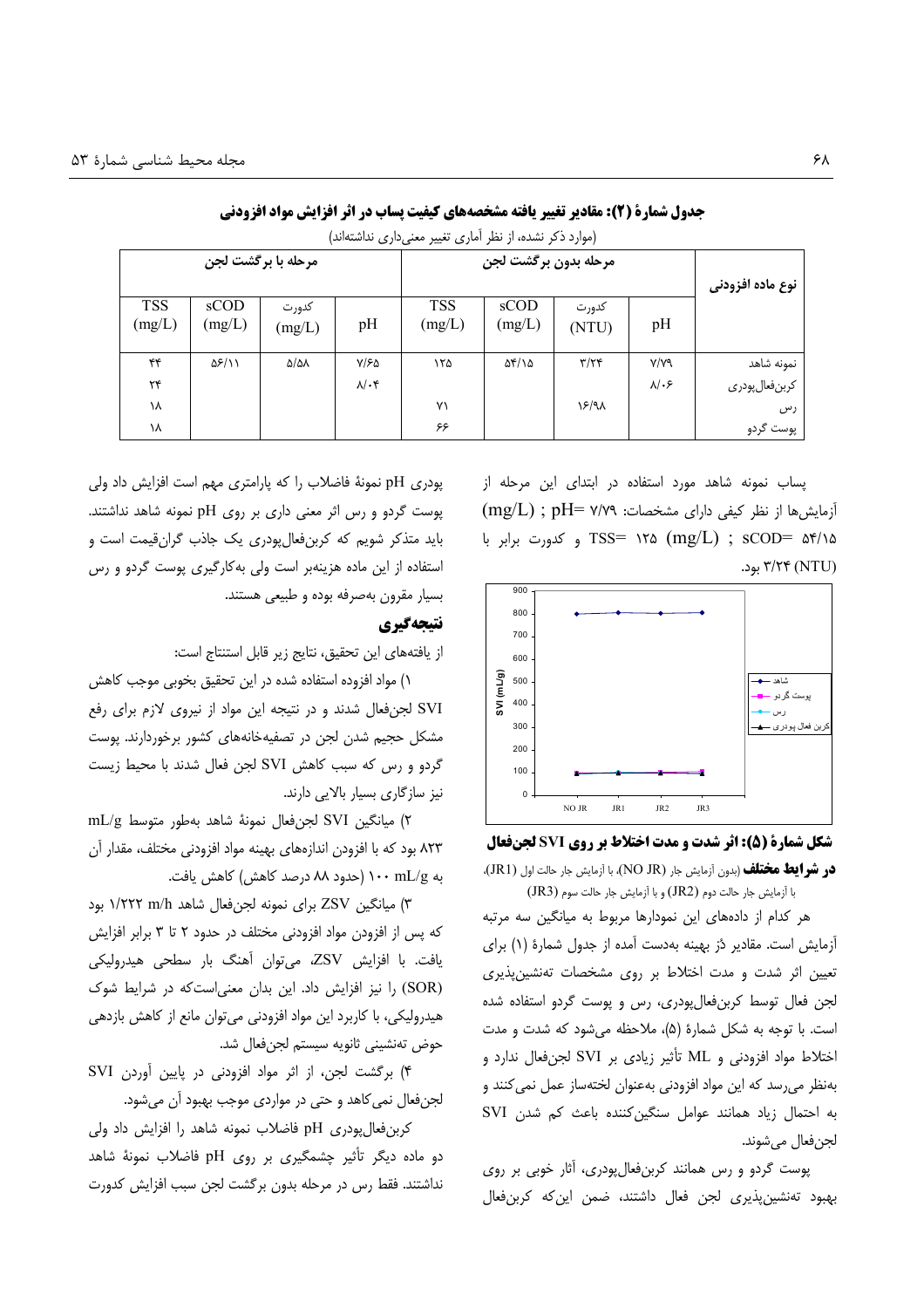| استفاده از پوست گردو و رس بسیار مقرون بهصرفه بوده و طبیعیاند و | پساب شد. همه مواد افزودنی موجب کاهش TSS پساب میشوند.           |
|----------------------------------------------------------------|----------------------------------------------------------------|
| می توانند جایگزینهای مناسبی برای کربن فعال پودری باشند.        | هیچ کدام از مواد افزوده طبیعی استفاده شده در این تحقیق، اثر    |
| يادداشتها                                                      | معنیداری بر روی SCOD پساب ندارند.                              |
| 1- Sludge Bulking                                              | ۵) دو عامل مؤثر در فرایند انعقاد و لختهسازی، شدت و مدت         |
| 2- Sludge Volume Index (SVI)                                   | اختلاط، تأثیر چندانی روی کاهش SVI ندارند و به نظر می رسد که    |
| 3- Zone settling Velocity (ZSV)                                | احتمالاً این مواد بهعنوان عوامل سنگین کننده عمل میکنند و توسط  |
| 4- Activated Rice Husk (ARH)                                   | این سازوکار باعث کاهش SVI نمونهها میشوند.                      |
| 5- Mixed Liquor (ML)                                           | ۶) پوست گردو و رس همانند کربنفعالپودری، تهنشینپذیری            |
| 6- Biomass                                                     | لجنفعال را بهبود بخشيدند. البته بايد در نظر داشت كه كربن فعال  |
| 7- Surface Overflow Rate (SOR)                                 | پودری جاذبی گرانقیمت است و استفاده از این ماده پرهزینه است ولی |
|                                                                |                                                                |

#### منابع مورد استفاده

APHA, 1998. Standard Methods for Examination of Water and Wastewater, 20<sup>th</sup> Ed, American Public Health Association, Washington DC.

Choduba, P. and R., Pujol. 1996. Activated sludge plant facing grape harvest period-Acase study. Water Sci Technol, 34(11), 25-32.

Clauss, F and et al. 1999. Controlling the settling of activated sludge in pulp and paper wastewater treatment plants. Water Sci Technol, 40(11-12), 223-229.

Demirbas O. and et al. 2008. Removal of copper ions from aqueous solutions by hazelnut shell. J Hazard Mater, 153, 677-684.

Farajzadeh, M.A. and A.B., Monji. 2004. Adsorption characteristics of wheat bran towards heavy metal cations. Sep Purif Technol, 38, 197-207.

Gong, R, and et al. 2005. Effect of chemical modification on dye adsorption capacity of peanut hull. Dyes Pigments, 67, 175-181.

Hamoda, M.F., and M.A., Fahim. 1984. Enhanced activated sludge waste treatment by the addition of adsorbents. Environ Pollut A, 36(3), 283-294.

Isa, M.H. and et al. 2007. Low cost removal of disperse dyes from aqueous solution using palm ash. Dyes Pigments, 74, 446-453.

Jean, D.S., D.J., Lee and C.Y., Chang. 2001. Direct sludge freezing using dry ice. Adv Environ Res, 5, 145-150.

Jin.B., Wilén and B.M., Lant. 2003. A comprehensive insight into floc characteristics and their impact on compressibility and settleability of activated sludge. Chem. Eng. J., 95, 221-234.

Kuh, S.E. and D.S., Kim. 2000. Removal characteristics of cadmium ion by waste egg shell. Environ Thechnol, 21(8), 883-890.

Martins, A.M.P. and et al. 2004. Filamentous bulking sludge- a critical review. Water Res, 38, 793-817.